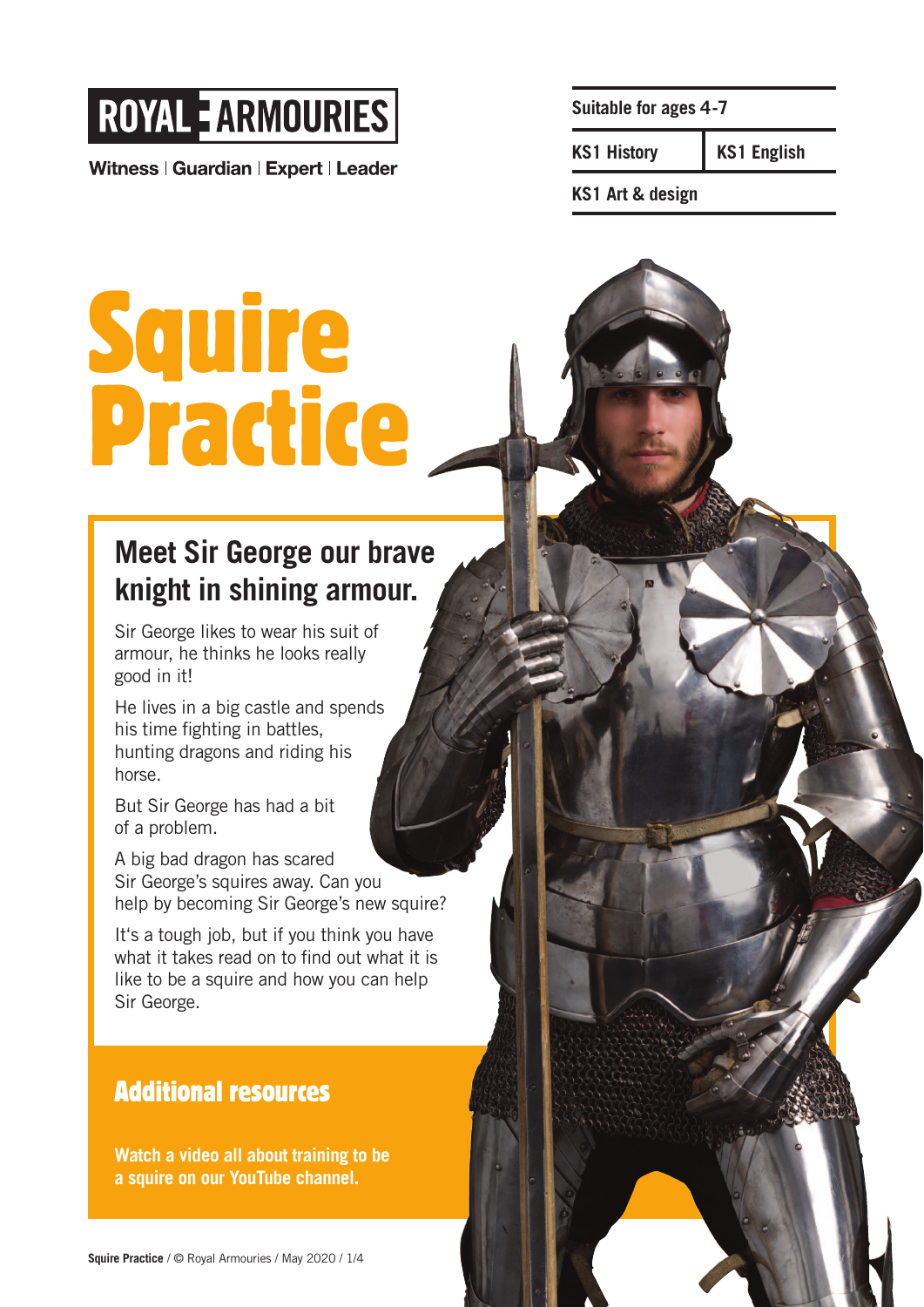# Fascinating Facts

#### What is a squire?

A squire is someone who is training to become a knight. They need to learn how to use a sword and how to ride a horse. Being a squire is tough work though, and sometimes you have to help the knights by doing some jobs for them.



#### Spring cleaning!



#### **A squire would have to clean lots of armour for their knight.**

This is how to do it.

- **Put the armour in a waxed** bag. This stops the bag from getting wet.
- **2** Pour in some sand
- **3** Wee in the bag

**Give it a good mix and shake** the bag around until the armour is squeaky clean!

Squires would even have to clean pieces of armour that covered the knight's bottom. This piece of armour is called a 'culet' How cheeky!

#### Hold your nose, it could get smelly!

One of the squire's most important jobs was to look after their knight's horse. This meant you would need to feed it, groom it and sweep up all of it's poo. **Ewwwww!**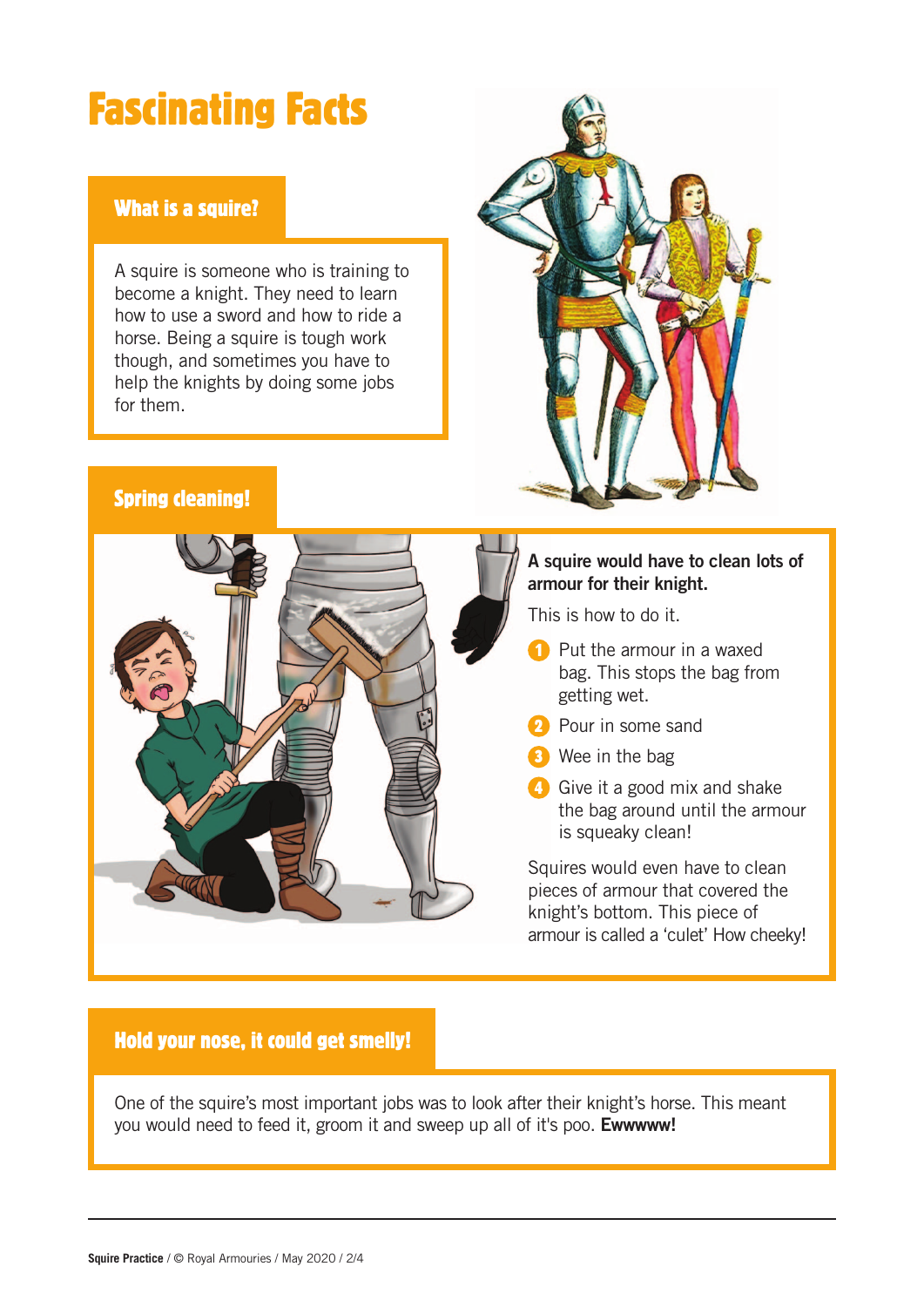## Activities page

Practice being posh

When you are a knight's squire you go with him to fancy events and meet lots of posh people, so you need to know how to behave properly and be posh too. Why not have a go at being posh? **Follow the instructions below!**

Sit up straight

Puff out your chest

Stick your nose in the air

Do a fancy wave

Say "How do you do" in your poshest voice

Stand up tall

Walk slowly around the room

Keep your nose in the air at all times

Bow or curtsey to your family

**How did you do? Can you teach your family to be posh too?**